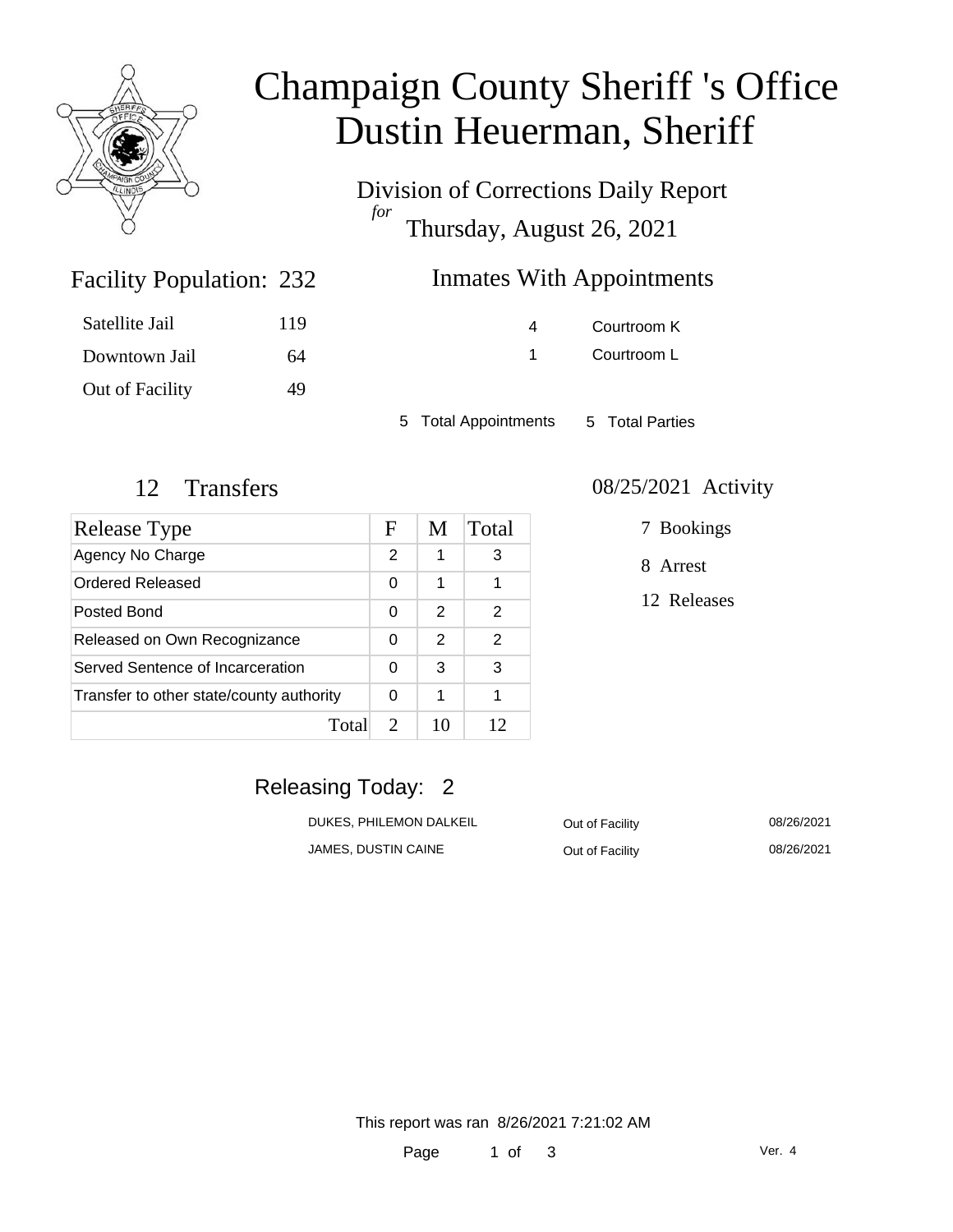

# Champaign County Sheriff 's Office Dustin Heuerman, Sheriff

Division of Corrections Daily Report *for* Thursday, August 26, 2021

#### Custody Status Count

- Civil Sentenced CCCC 1
- Electronic Home Dentention 17
	- Felony Arraignment 5
		- Felony Other 4
	- Felony Pre-Sentence 4
		- Felony Pre-Trial 143
	- Felony Pre-Trial DUI 1
	- Felony Sentenced CCSO 11
	- Felony Sentenced IDOC 24
		- Hold Other 1
	- Misdemeanor Arraignment 1
		- Misdemeanor Pre-Trial 2
			- Petition to Revoke 3
			- Remanded to DHS 13
				- Traffic Pre-Trial 1
		- Traffic Sentenced CCSO 1
			- Total 232

This report was ran 8/26/2021 7:21:02 AM